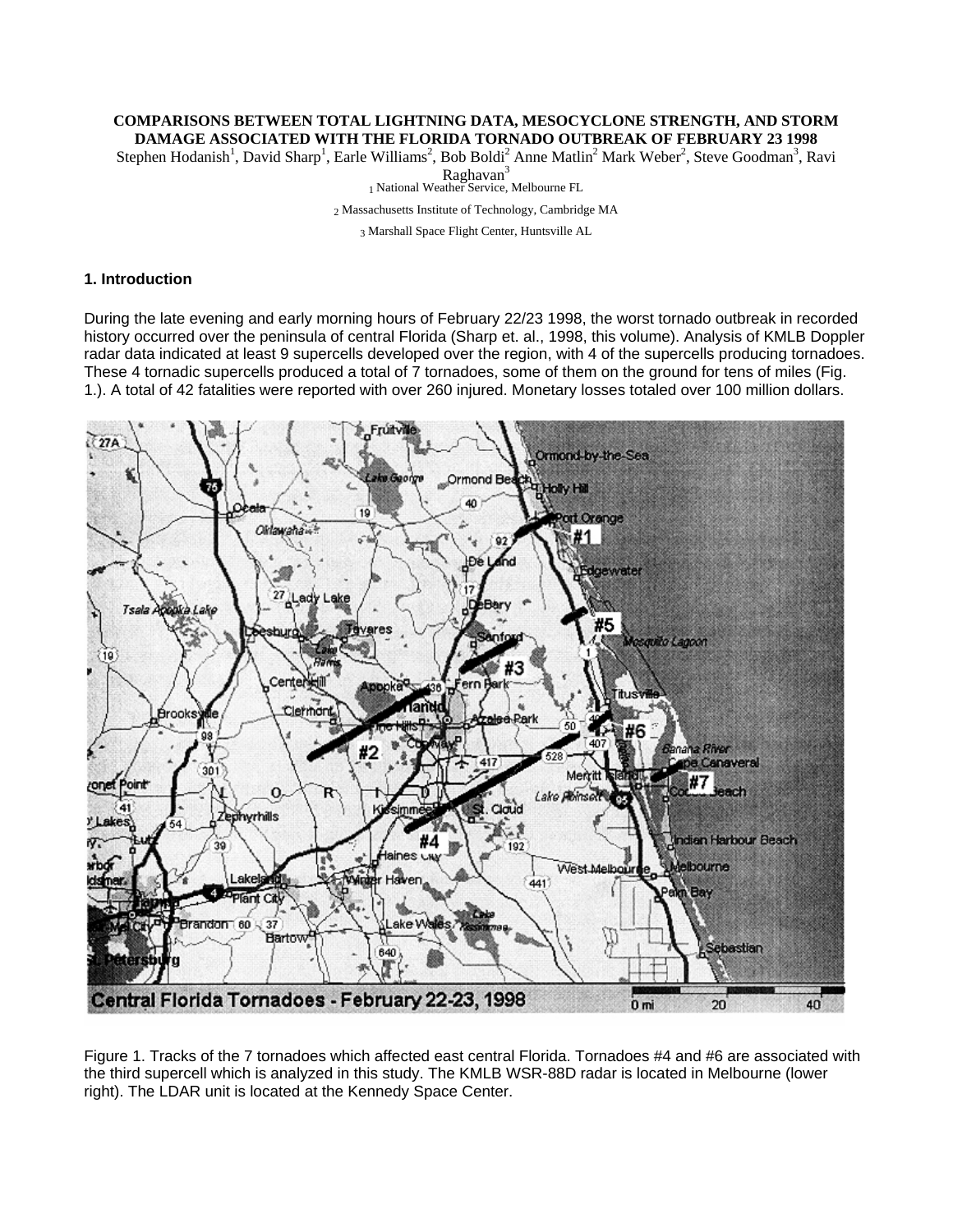During this severe weather outbreak, National Weather Service Melbourne, in collaboration with the National Aeronautics and Space Administration and the Massachusetts Institute of Technology, was collecting data from a unique lightning observing system called Lightning Imaging Sensor Data Applications Display (LISDAD). This system has the capability to combine radar reflectivity data collected from the KMLB WSR-88D, cloud to ground data collected from the National Lightning Detection Network, and total lightning data collected from NASA's Lightning Detection And Ranging (LDAR) system. The object of this study is to compare total lightning data collected from the LISDAD system to mesocyclone strength as observed from the KMLB WSR-88D. These data will then be compared to the times of tornadic winds.

## **2. Data**

This study compares the relationship between mesocyclone strength, total lightning data and tornadic winds. We will concentrate on analyzing the velocity data associated with the third tornadic supercell (tornadoes #4 and #6 in figure 1) as: 1.) This storm was in a favorable location relative to both the KMLB WSR-88D radar and the LDAR system, and: 2.) This storm had a long history and produced a long tracking F3 tornado (#4) and a brief F1Tornado (#6). Data for the remaining 3 supercells will be shown at the poster session at this conference (A similar case study of the first tornadic supercell was completed by Williams (1998, this conference).

Storm relative rotational velocity (Vr) data for this tornadic supercell was gathered from two sources. The first source was from the WSR-88D Algorithm Testing and And Display System (WATADS), while the second source was from manual analysis from the WSR 88D Principal User Processor (PUP). Both analysis techniques were found to have advantages and disadvantages over each other. Data gathered from the WATADS system has the advantage over manual analysis as: 1.) The data can be quickly analyzed, and is available throughout the depth of the storm in question. 2.) Specific Vr values for each volume slice are available, while the Vr values which are calculated from the PUP are averaged into predefined range bins due to software limitations of the PUP. 3.) The Vr values are objective as they are calculated from an algorithm. Advantages of manual analysis techniques are: 1.) The storm in question is not dependent on the Storm Cell Identification and Tracking (SCIT) algorithm for identification (If the storm is not identified by the SCIT algorithm, then storm scale analysis of the cell is not possible. 2.) The analysis is subjective: The manual analysis technique can quickly identify any spurious or bad data that the algorithm might consider valid data.

Total lightning data was detected from the Lightning Detection and Ranging (LDAR) system (Lennon and Maier, 1991). Using an algorithm defined by Boldi et. al. (1998, this volume), lightning flashes are constructed from the point source LDAR data and displayed on the LISDAD system.

Similar to the WATADS system, total lightning analysis on the LISDAD system is dependent on the SCIT algorithm. It has been found that if the SCIT algorithm threshold is too low, then multiple "algorithm identified cells" are detected. In this case, multiple cells are identified and a true representation of the lightning data associated with the entire storm in question is not observable. This problem was found to be even more of a nuisance when LISDAD was tracking an isolated cell for an extended period of time, but, during this isolated cells lifetime, a new "cell", which would only exist for a volume scan or two, would be identified very close to the long lived cell. When this occurred, the lightning trends with the long lived cell would suddenly drop off, and then rise again after the nearby short lived cell no longer existed. This type of cell identification problem did occur multiple times during the lifetime of the Kissimmee tornadic supercell. It was found the best way to remedy this "SCIT cell proximity problem" was to simply add the lightning data of the two cells together.

It has also been found that if the SCIT algorithm threshold on LISDAD is too high, then the storm is not identified until after lightning activity was well underway. However, this was not found to be a concern during this event.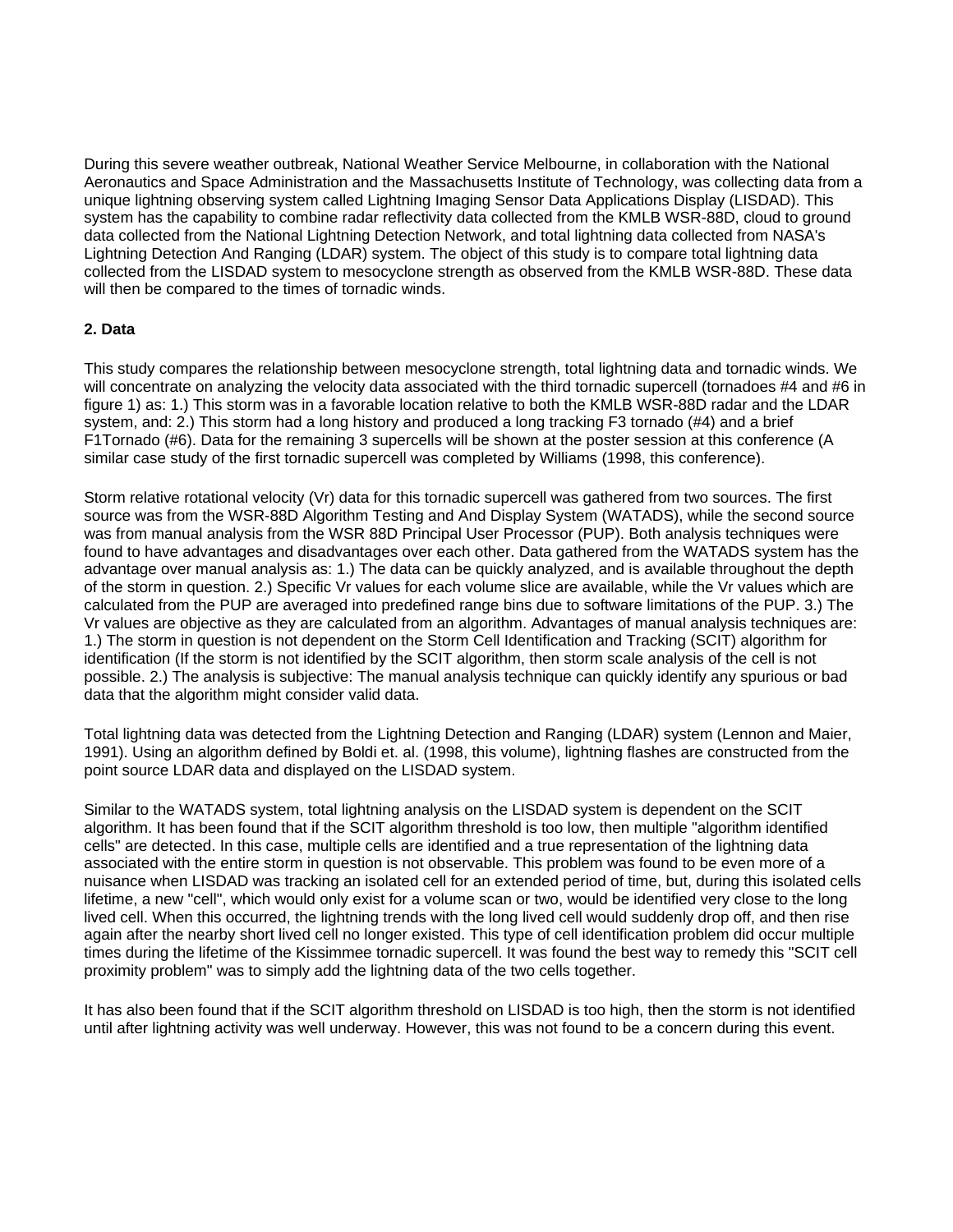# **3. Analysis Of Total Lightning and Storm Relative Rotational Velocity (Vr)**

Figure 2 is a comparison between total lightning flash data (top) and storm relative rotational velocity (Vr, knots, [bottom]), derived from WATADS. Total lightning data in figure 2 is plotted at 1 minute intervals while the Vr data is plotted in 5 minute intervals.



Figure 2. Total lightning flashes per minute (top) and storm relative rotational velocity, Vr, (bottom). Rotational velocities from NSSL WATADS display. Thirty, 40, 50 and 60 knot contours shown. Dark black line represents time of tornadoes. Data at 515 UTC was not available. Units for rotational velocities are knots.

Figure 3 is similar to figure 2, except figure 3 is manual analysis of the Vr data.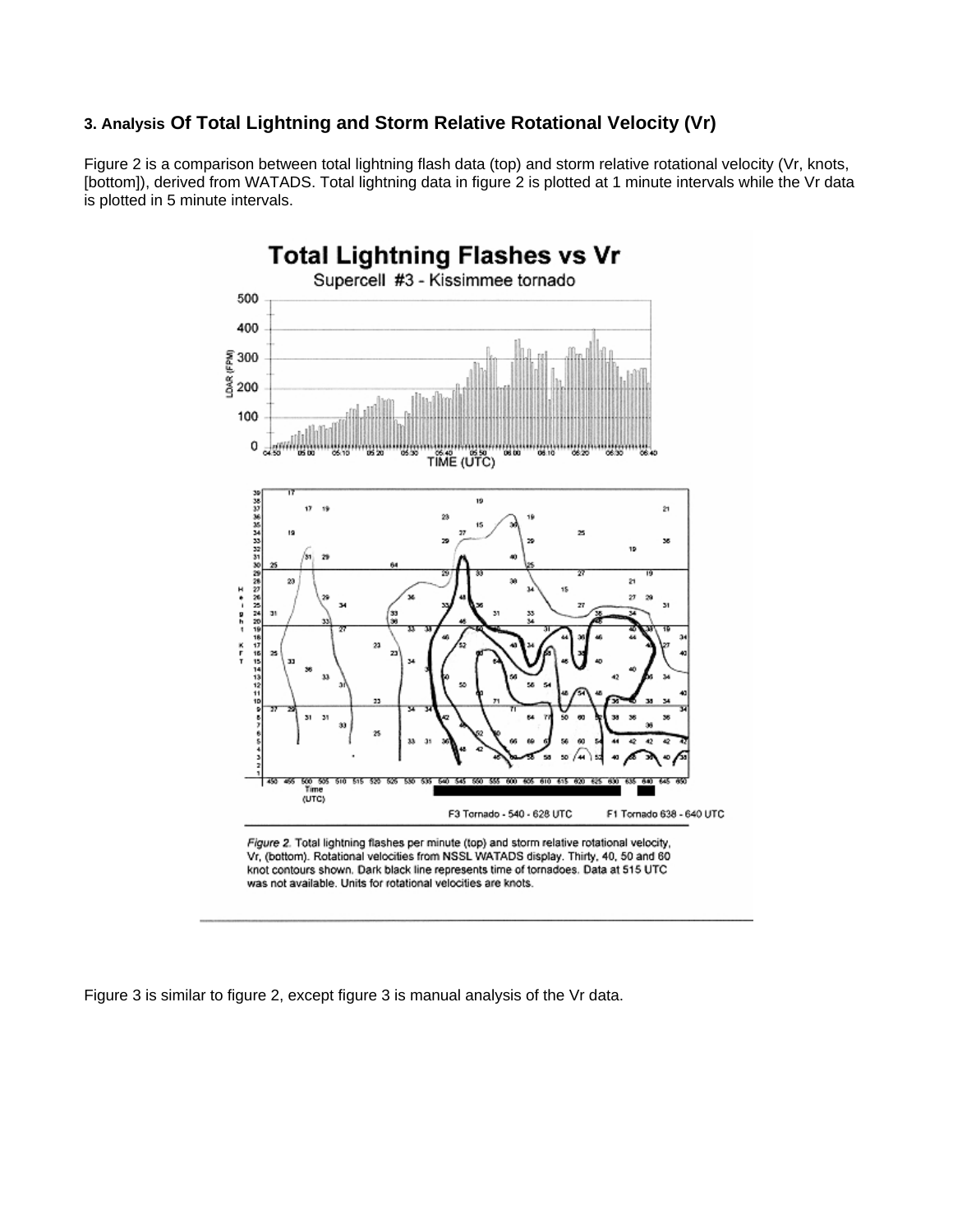

50 knots, then a ">" symbol is assigned to the value. Units for rotational velocities are knots.

The supercell which would produce the devastating F3 tornado which moved through the Kissimmee area first began to show signs of rotation (manual and algorithm analysis) around 0450 UTC. At this same time, LISDAD began to identify total lightning flash activity associated with this cell. The mesocyclone slowly strengthened and deepened through 0500 UTC while at the same time the total flash activity increased. This mesocyclone remained fairly steady state through 0510 UTC. Between 0510 and 0520 UTC, manual analysis (fig. 3) indicated mesocyclogenesis a few kilometers south of the original mesocyclone. The WATADS SCIT algorithm during this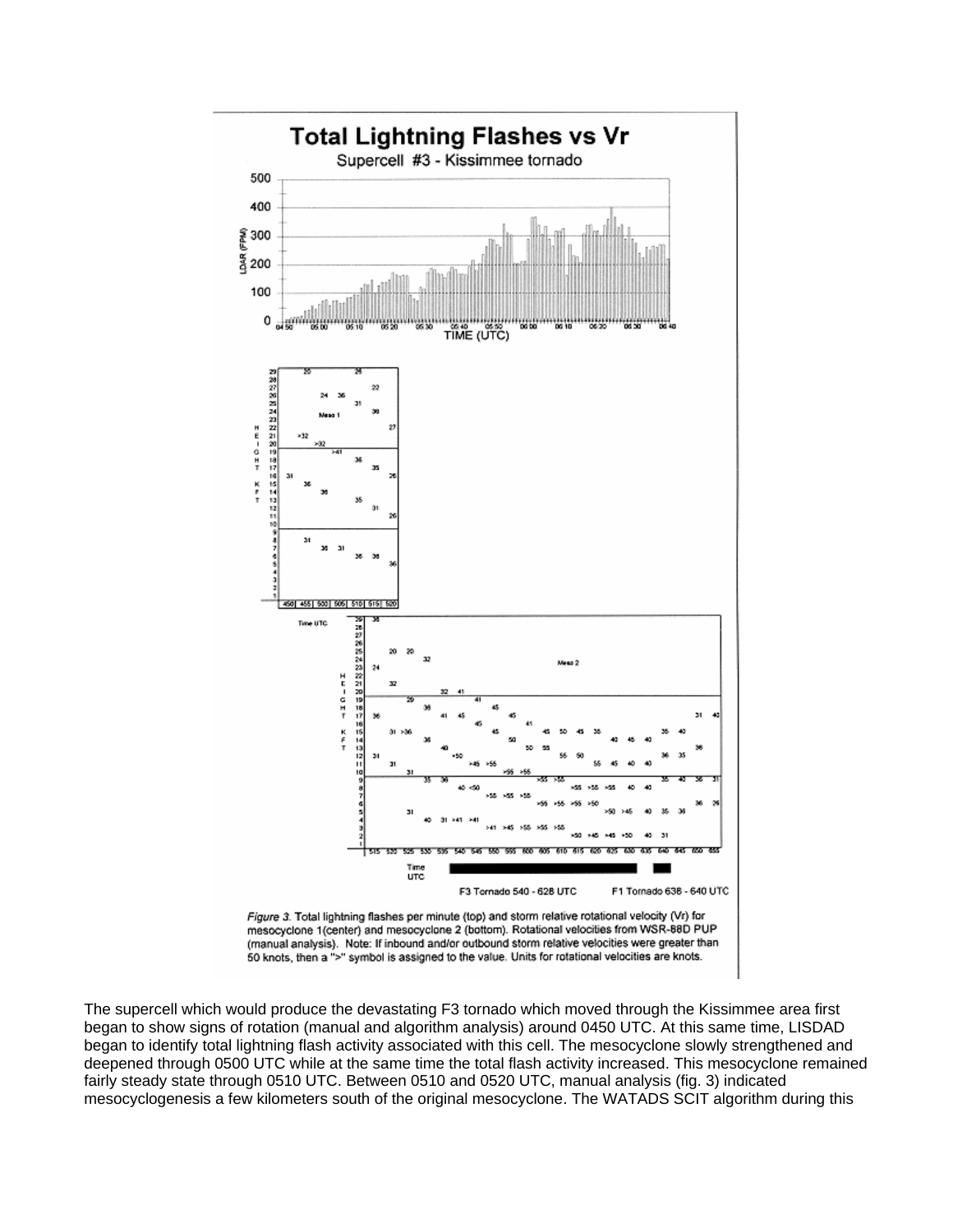time period (fig. 2) had difficulty identifying the cell, and "lost" the cell between the 0510 and 0520 UTC volume scans.

Interestingly, lightning data decreased shortly after the first mesocyclone dissipated, but began to increase again after the second mesocyclone developed. This increase in lightning activity was rather rapid, as flash rate jumped from ~75 FPM at 0528 UTC to ~190 FPM at 0532 UTC.

Between 0520 UTC and 0540 UTC, both the manual and algorithm analysis of the Vr increased, reaching values in excess of 20 ms-1 (40 knts) throughout the depth of the mesocyclone. It was at the end of this time period that the F3 tornado first touched down southwest of Kissimmee.

During the time of tornadic activity (0540 - 0628 UTC), the mesocyclone became quite strong. Strongest rotational velocities were first observed in the mid levels of the storm at 0540 UTC, with the high rotational velocity values working downwards with time, reaching maximum values of 30 to 35 ms-1 in the lowest elevation scans by 0600 UTC. Lightning data during this time of tornado ranged between 200 and 400 FPM. Pulsing of the lightning data was also noted during this time with fluctuations in the flash rates of 100 FPM per minute occurring at times.

After the first tornado dissipated at 0628 UTC, the rotational velocities weakened to 18-20 ms-1 in the lowest elevation scans. Lightning data also decreased slightly, however values remained relatively high, with flash rates remaining between 240-270 FPM. The second tornado then touched down at 0638 and lasted briefly until 0640 UTC.

## **4. Discussion and Conclusion**

The behavior of the long lived supercell which produced the Kissimmee tornado and a second short lived tornado differed from other studies related to this topic. Goodman et. al., (1998 this conference) and Williams et. al., (1998, this conference), in their analysis of a short lived supercell tornado and waterspout found that the peak flash rate preceded the tornado. The Kissimmee case also differed in the sense that the upper level rotation increased rather than decreased during and after the appearance of the tornado. One common feature in all the cases, however, is the strong building of rotational velocity aloft, presumably by the vertical vortex stretching during the ramp-up of the total flash rate.

## **5. Acknowledgments**

We would like to thank Greg Stumpf (NSSL) for supplying the WATADS storm relative velocity data.

## *References*

*Boldi. R., S. Hodanish, D. Sharp, E. Williams, S. Goodman, R. Raghavan, A. Matlin, and M. Weber, 1998: The Design and Evaluation of the Lightning Imaging Sensor Data Applications Display (LISDAD). 19th Conf. On Severe Local Storms, Bloomington, MN, Amer. Meteor. Soc., this volume.*

*Goodman, S., R. Raghavan, R. Ramachandran, D. Buechler, S. Hodanish, D. Sharp, E. Williams, Boldi, A. Matlin, and M. Weber, 1998: R. Total Lightning and Radar Storm Characteristics Associated with Severe Storms in Central Florida. 19th Conf. On Severe Local Storms, Bloomington, MN, Amer. Meteor. Soc., this volume .*

*Hodanish, S., D. Sharp, E. Williams, R. Boldi, S. Goodman, R. Raghavan, A. Matlin, and M. Weber, 1998: Comparisons*  between total lightning data, mesocylone strength, and storm damage associated with the Florida tornado outbreak of *February 23 1998.19th Conf. On Severe Local Storms, Bloomington, MN, Amer. Meteor. Soc., this volume.*

*Lennon, C. and L. Maier: Lightning mapping system. NASA CP-3106, Vol II, 1991. International Aerospace and ground Reference on lightning and Static Electricity. pp. 89-1 to 89-10.*